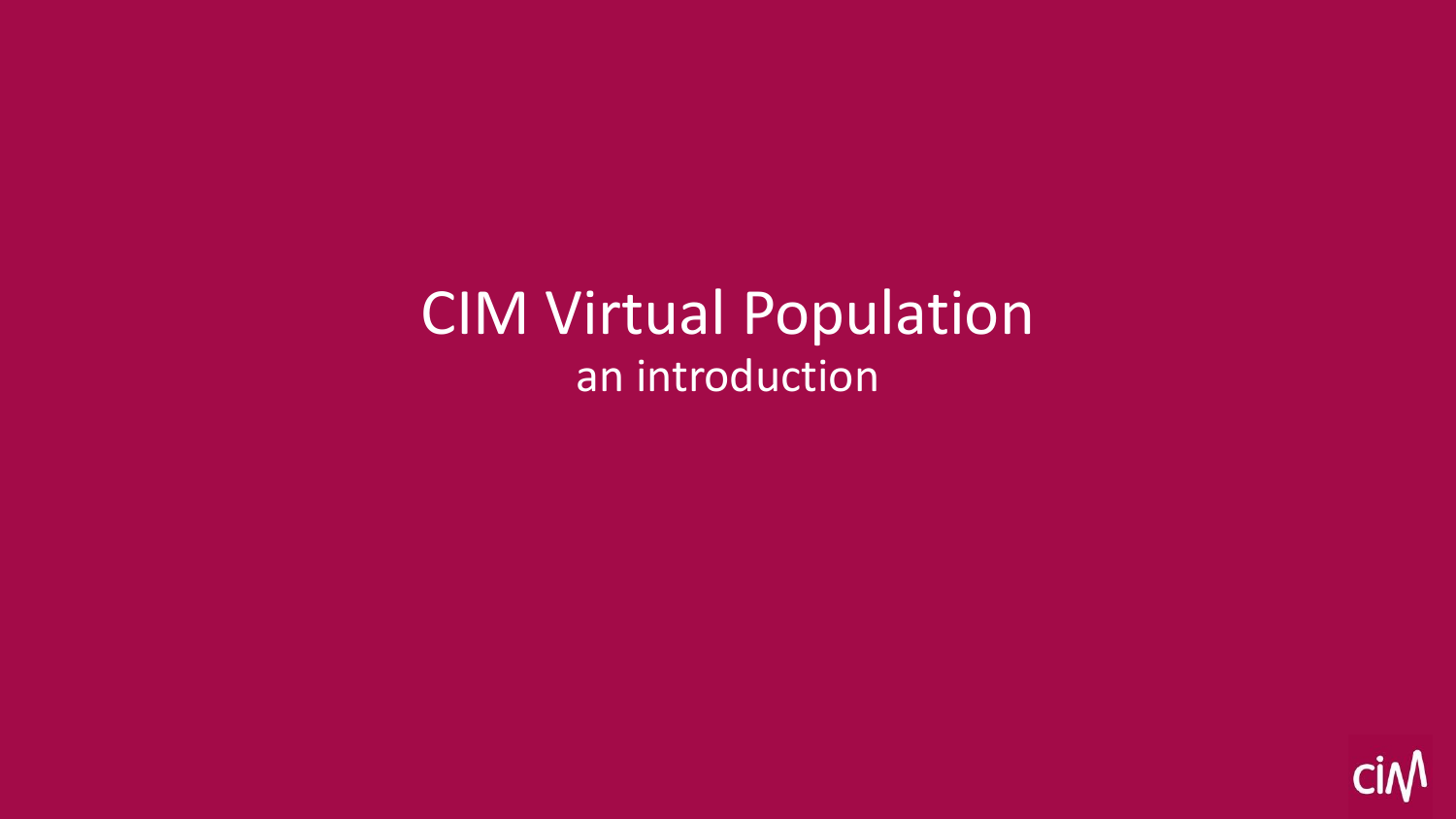### What is the CIM Virtual Population (VP) ?

- 1. The best possible sociodemographic description of Belgian population
- 2. Extended with (media) device possession and useage categories
- 3. Based on the best and most solid available sources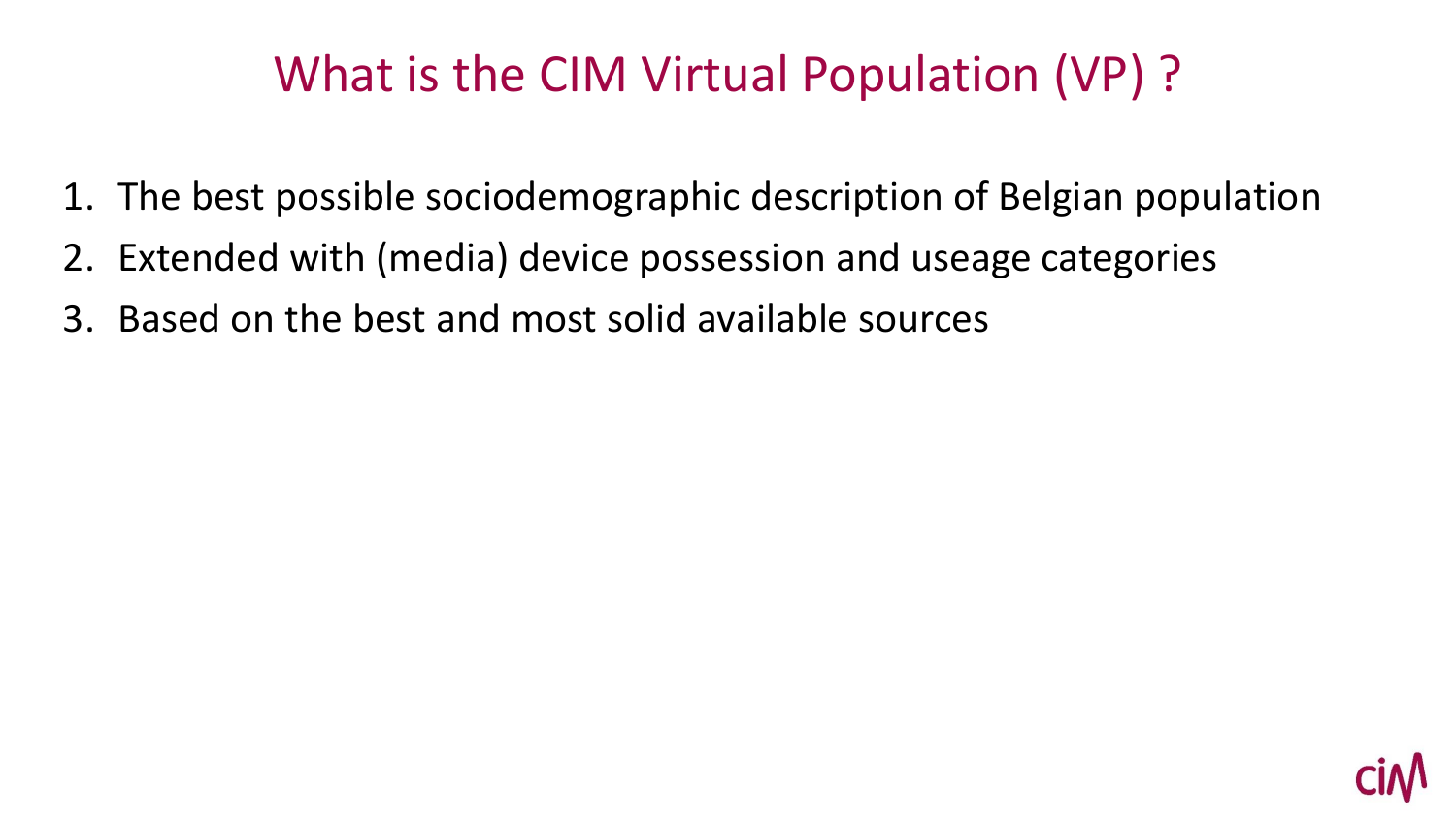# What is it used for ?

- 1. To define universes for different CIM studies in a consistent manner
- 2. To give research institutes the best possible Golden Standard 12+
- 3. To validate other VP's already used by research partners, e.g. in Out-of-Home
- 4. To offer research partners a ready made & transparant 'receiver' database, e.g. to combine Classic TV and Online Video data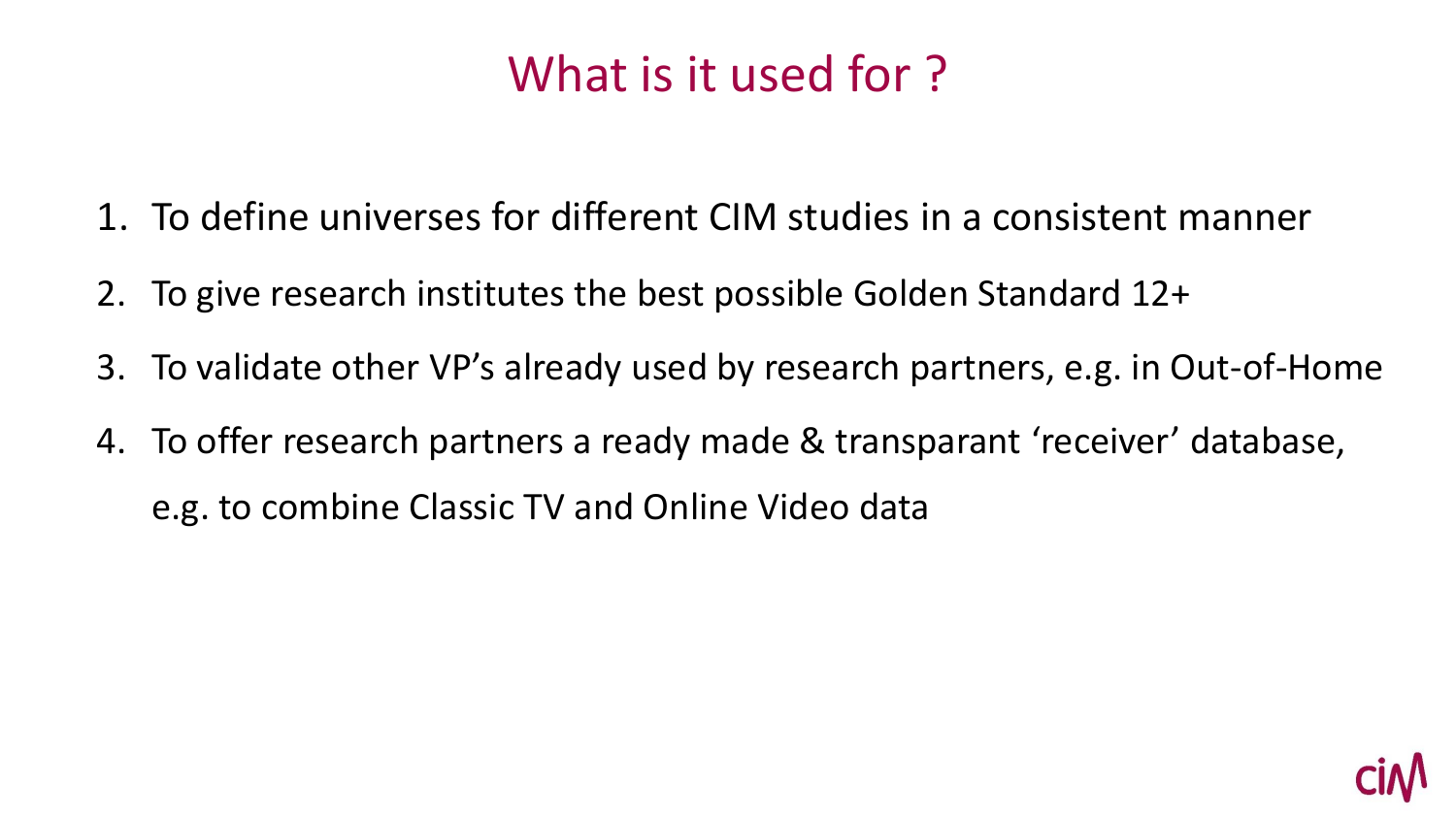### What is its structure?

#### The VP is a database with >11 Mio lines that all contain the following variables

| <b>Individual Sociodemos</b><br>Gender                                                                                                                                               | <b>Household Sociodemos</b><br>Household size<br># Children | Location<br>Municipality<br>Arrondissement                  | Household possession (HHp) Personal Use (PU)<br>HHp#TV<br>HHp # Smart TV                                                                                                                         |                                                                                                                                                                                                                                                                                                                 | <b>Personal Frequency (PFr)</b><br>PFr TV Viewing<br>PFr Smart TV Viewing |
|--------------------------------------------------------------------------------------------------------------------------------------------------------------------------------------|-------------------------------------------------------------|-------------------------------------------------------------|--------------------------------------------------------------------------------------------------------------------------------------------------------------------------------------------------|-----------------------------------------------------------------------------------------------------------------------------------------------------------------------------------------------------------------------------------------------------------------------------------------------------------------|---------------------------------------------------------------------------|
| Age<br>Education*<br>Professional active (or not)<br>Profession (current or last)<br>MS (main shopper)<br>MRR (main resp. for revenues)<br>Belgian (or not)<br>CIM language (NI, Fr) | Age Category Children<br>Social Group                       | Province<br>Nielsen<br><b>CIM Habitat</b><br>CIM Inhabitant | HHp PC<br><b>HHp Laptop</b><br><b>HHp Tablet</b><br><b>HHp Smartphone</b><br><b>HHp Other mobile</b><br><b>HHp Landline</b><br><b>HHp Portable Game Console</b><br><b>HHp Other Game Console</b> | PU PC<br>PU Laptop<br>PU Tablet<br>PU Smartphone<br><b>PU Other Mobile</b><br><b>PU Landline</b><br>PU Portable Game Console<br><b>PU Other Game Console</b><br>PU PC/Laptop last 30d Home<br>PU PC/Laptop last 30d Work/School<br>PU Tablet last 30d<br>PU Smartphone last 30d<br>Visit Belgian Sites last 30D | PFr Radio Listening<br>PFr Internet Use                                   |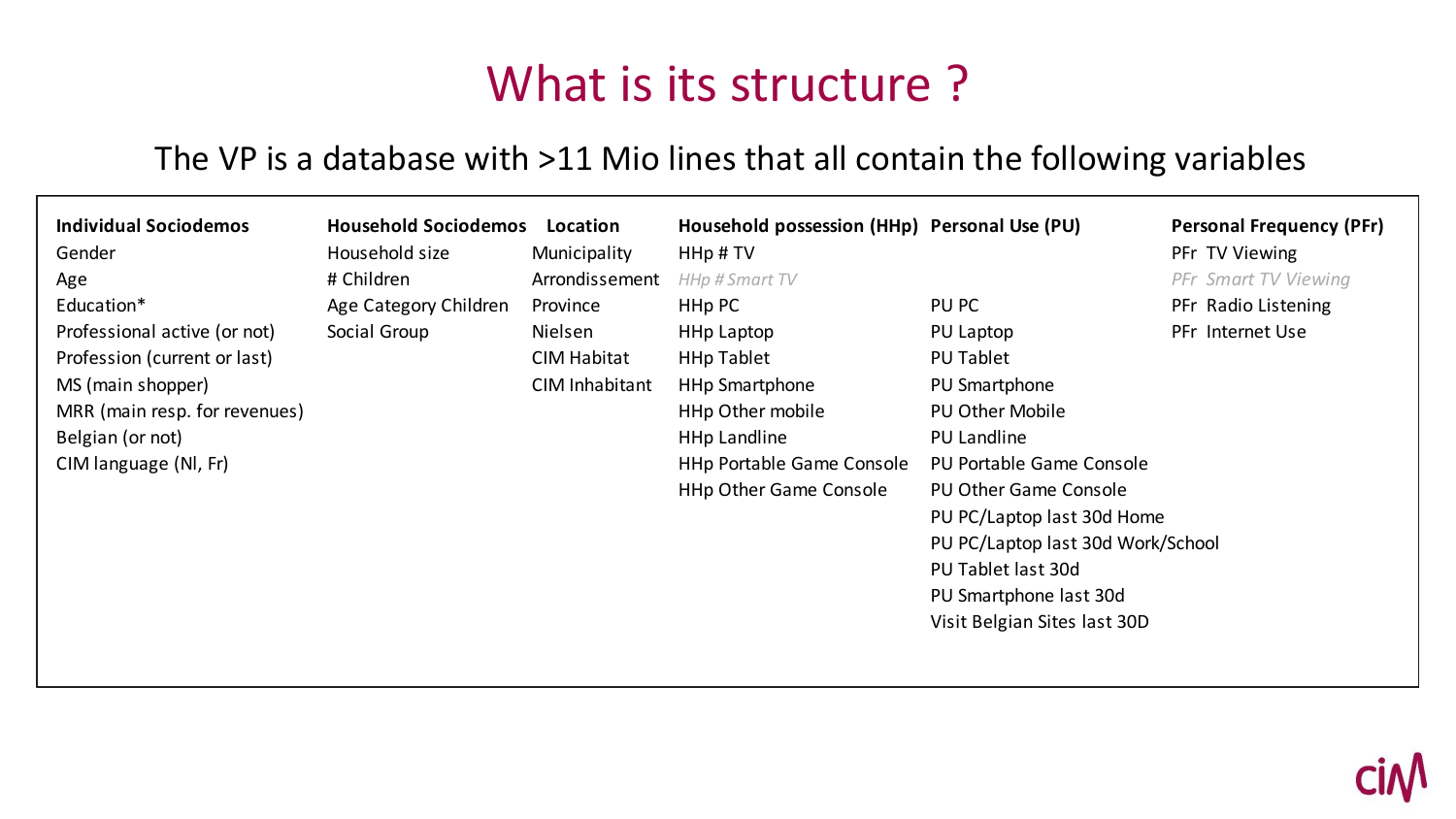# What are the sources ?

#### The source information differs between variables

| <b>Individual Sociodemos</b>                                                          | <b>Household Sociodemos</b>                    | Location           | Household possession (HHp) Personal Use (PU) |                                   | <b>Personal Frequency (PFr)</b> |  |  |  |  |
|---------------------------------------------------------------------------------------|------------------------------------------------|--------------------|----------------------------------------------|-----------------------------------|---------------------------------|--|--|--|--|
| Gender                                                                                | Household size                                 | Municipality       | HHp#TV                                       | PU PC                             | PFr TV Viewing                  |  |  |  |  |
| Age                                                                                   | # Children                                     | Arrondissement     | <b>HHp PC</b>                                | <b>PU Laptop</b>                  | PFr Radio Listening             |  |  |  |  |
| <b>Education</b>                                                                      | <b>Age Category Children</b>                   | Province           | <b>HHp Laptop</b>                            | <b>PU Tablet</b>                  | PFr Internet Use                |  |  |  |  |
| Professional active (or not)                                                          | <b>Social Group</b>                            | Nielsen            | <b>HHp Tablet</b>                            | <b>PU Smartphone</b>              |                                 |  |  |  |  |
| Profession (current or last)                                                          |                                                | <b>CIM Habitat</b> | <b>HHp Smartphone</b>                        | <b>PU Other Mobile</b>            |                                 |  |  |  |  |
| MS (main shopper)                                                                     |                                                | CIM Inhabitant     | <b>HHp Other mobile</b>                      | <b>PU Landline</b>                |                                 |  |  |  |  |
| MRR (main resp. for revenues)                                                         |                                                |                    | <b>HHp Landline</b>                          | <b>PU Portable Game Console</b>   |                                 |  |  |  |  |
| Belgian (or not)                                                                      |                                                |                    | <b>HHp Portable Game Console</b>             | <b>PU Other Game Console</b>      |                                 |  |  |  |  |
| CIM language (NI, Fr)                                                                 |                                                |                    | <b>HHp Other Game Console</b>                |                                   |                                 |  |  |  |  |
|                                                                                       |                                                |                    |                                              | PU PC/Laptop last 30d Home        |                                 |  |  |  |  |
|                                                                                       |                                                |                    |                                              | PU PC/Laptop last 30d Work/School |                                 |  |  |  |  |
|                                                                                       |                                                |                    |                                              | <b>PU Tablet last 30d</b>         |                                 |  |  |  |  |
|                                                                                       |                                                |                    |                                              | PU Smartphone last 30d            |                                 |  |  |  |  |
|                                                                                       |                                                |                    |                                              | Visit Belgian Sites last 30D      |                                 |  |  |  |  |
| <b>Sources</b>                                                                        |                                                |                    |                                              |                                   |                                 |  |  |  |  |
| <b>Fgov - Structure of Population</b>                                                 | CIM 40k (Radio + Press + Establishment Survey) |                    |                                              |                                   |                                 |  |  |  |  |
| Fgov - Workforce Survey                                                               | CIM 6K (Establishment Survey)                  |                    |                                              |                                   |                                 |  |  |  |  |
| * Master - Bachelor - Other: Fgov; Distribution of Other educational levels = CIM 40K |                                                |                    |                                              |                                   |                                 |  |  |  |  |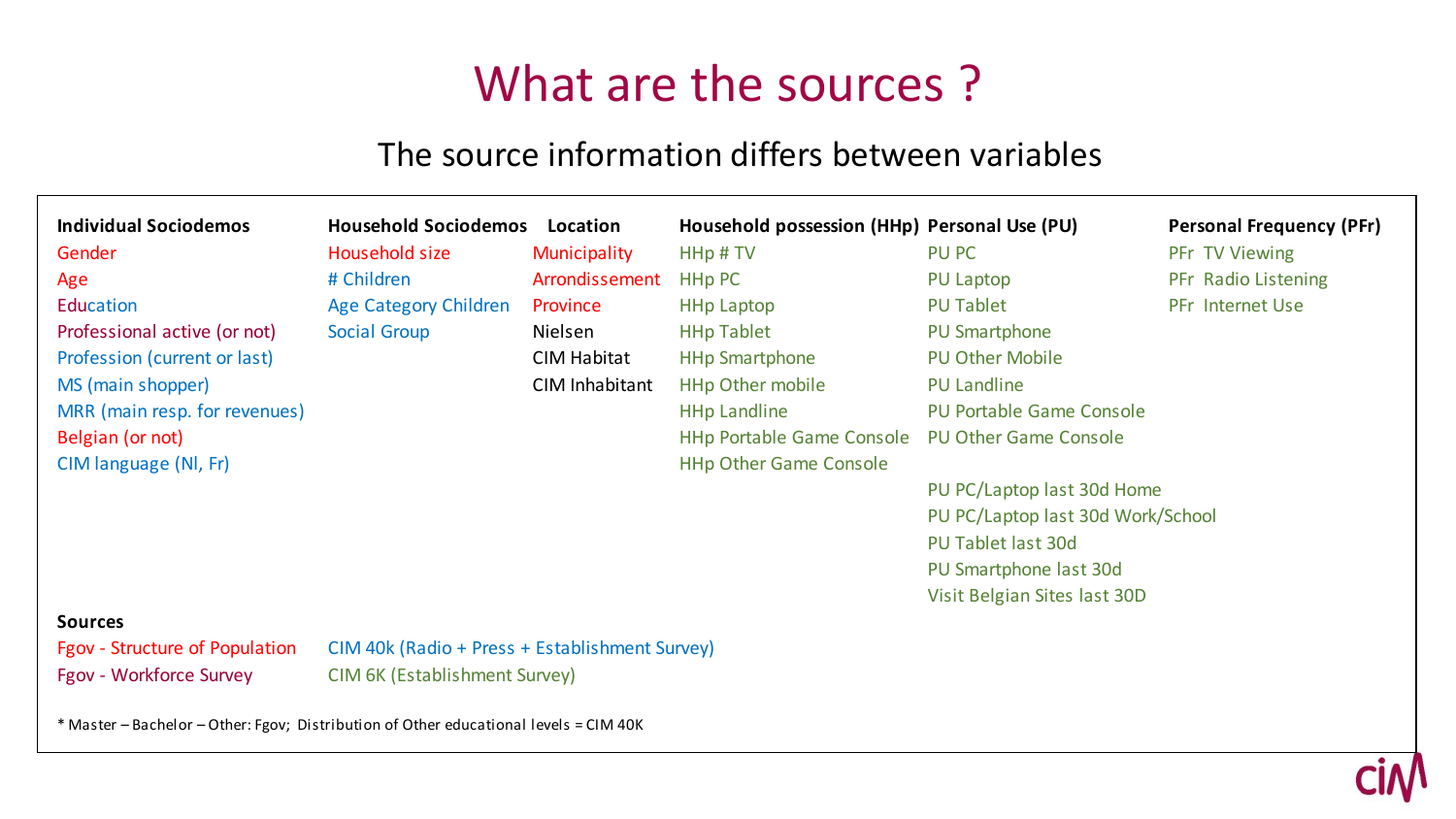#### What are the periods of the sources? (VP 2021)

| Source                          | <b>Period</b>                      |
|---------------------------------|------------------------------------|
| Fgov                            | Population on 01 January 2020      |
| <b>CIM Radio</b>                | From May $2019 -$ April 2020       |
| <b>CIM Press</b>                | From June 2019 - May 2020          |
| <b>CIM Establishment Survey</b> | From October 2018 – September 2019 |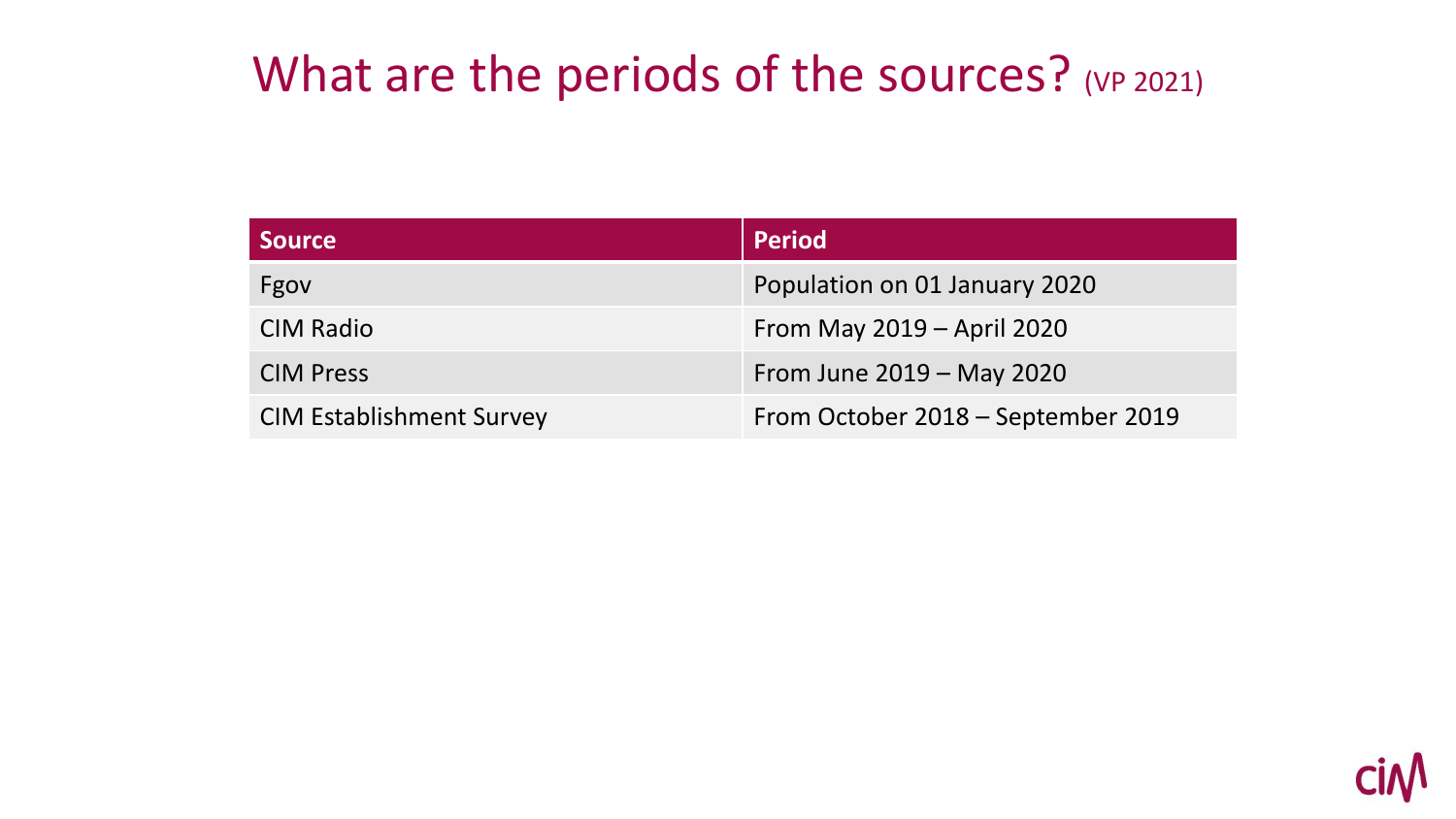# Where can I find it?

The sociodemographic description (the Golden Standard) is available on CIM.be

<https://www.cim.be/nl/golden-standard> <https://www.cim.be/fr/golden-standard>

Currently, media device and useage data are for internal CIM purposes only (but subscribers will find the source information in the Establishment Survey)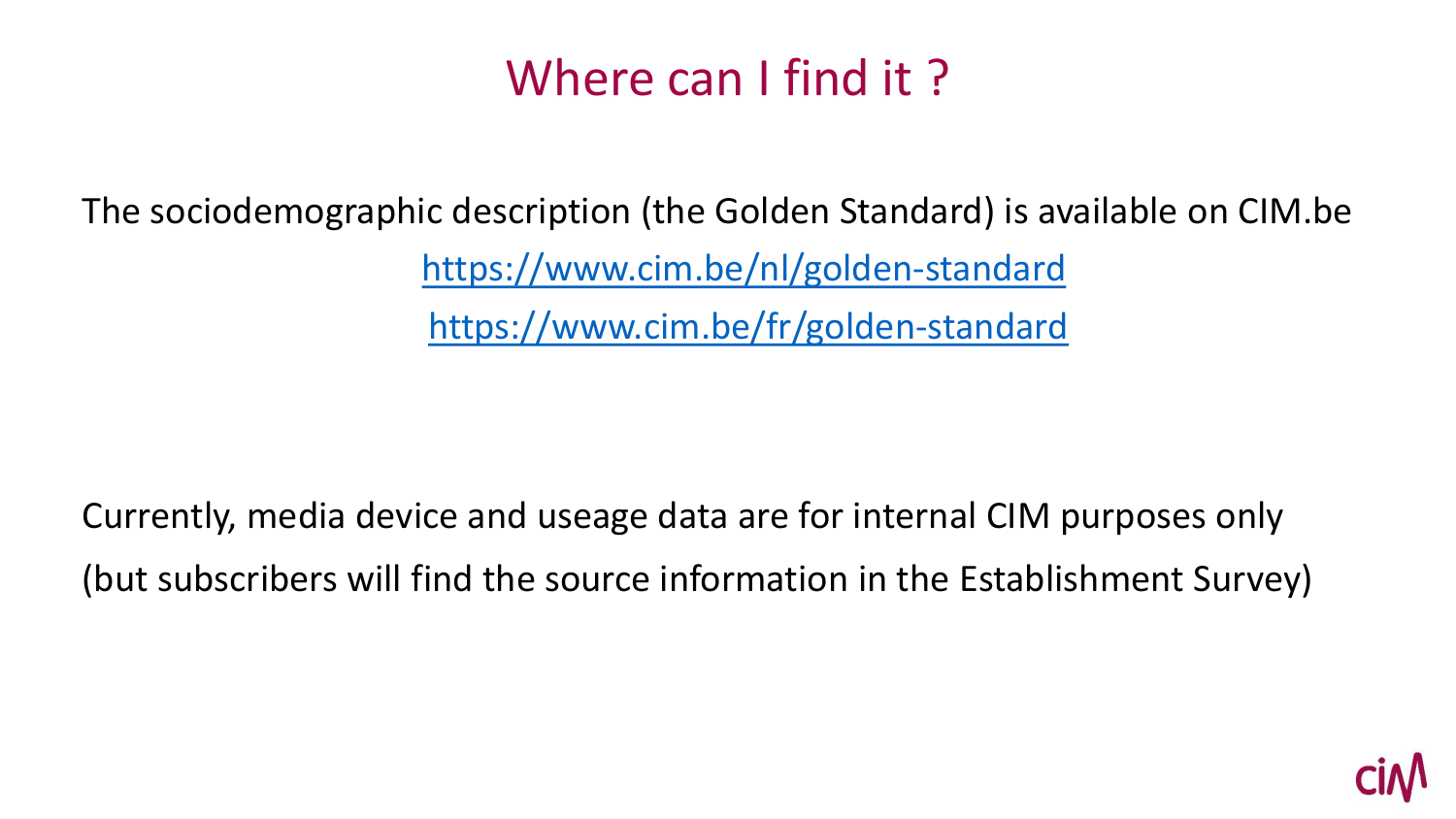### Is this database correct ?

- If you mean: is this an exact photo of the Belgian population, NO No public authority or private enterprise has all of these data
- Variables are modelled and combined using the best available data, like the full fgov data as publicly released (= aggregated reports) or the best possible combination of CIM data

Individual lines may therefore not completely exist as such, that's why it is called a VIRTUAL population

But YES, aggregated results give a fair insight in the Belgian population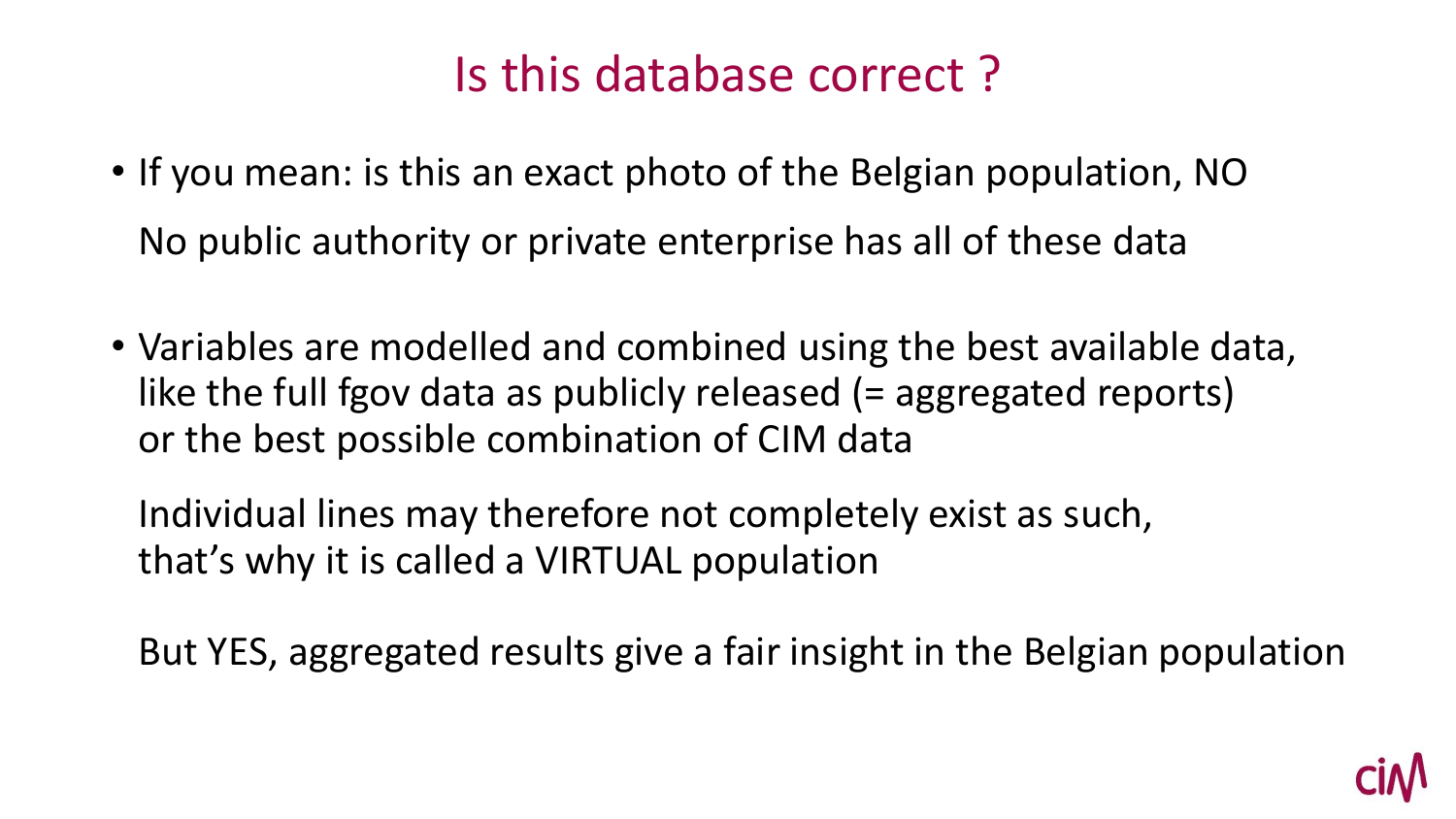#### How is the Virtual Population made ?

If you really want to know, you will enjoy the next 15 slides!

They explain the 7 steps in the creation of the Virtual Population.

- 1. Hard socio-demographical variables
- 2. Creation of households
- 3. Soft socio-demographical variables
- 4. Household possession and personal use of devices
- 5. Personal use of media
- 6. Optimisations
- 7. Validation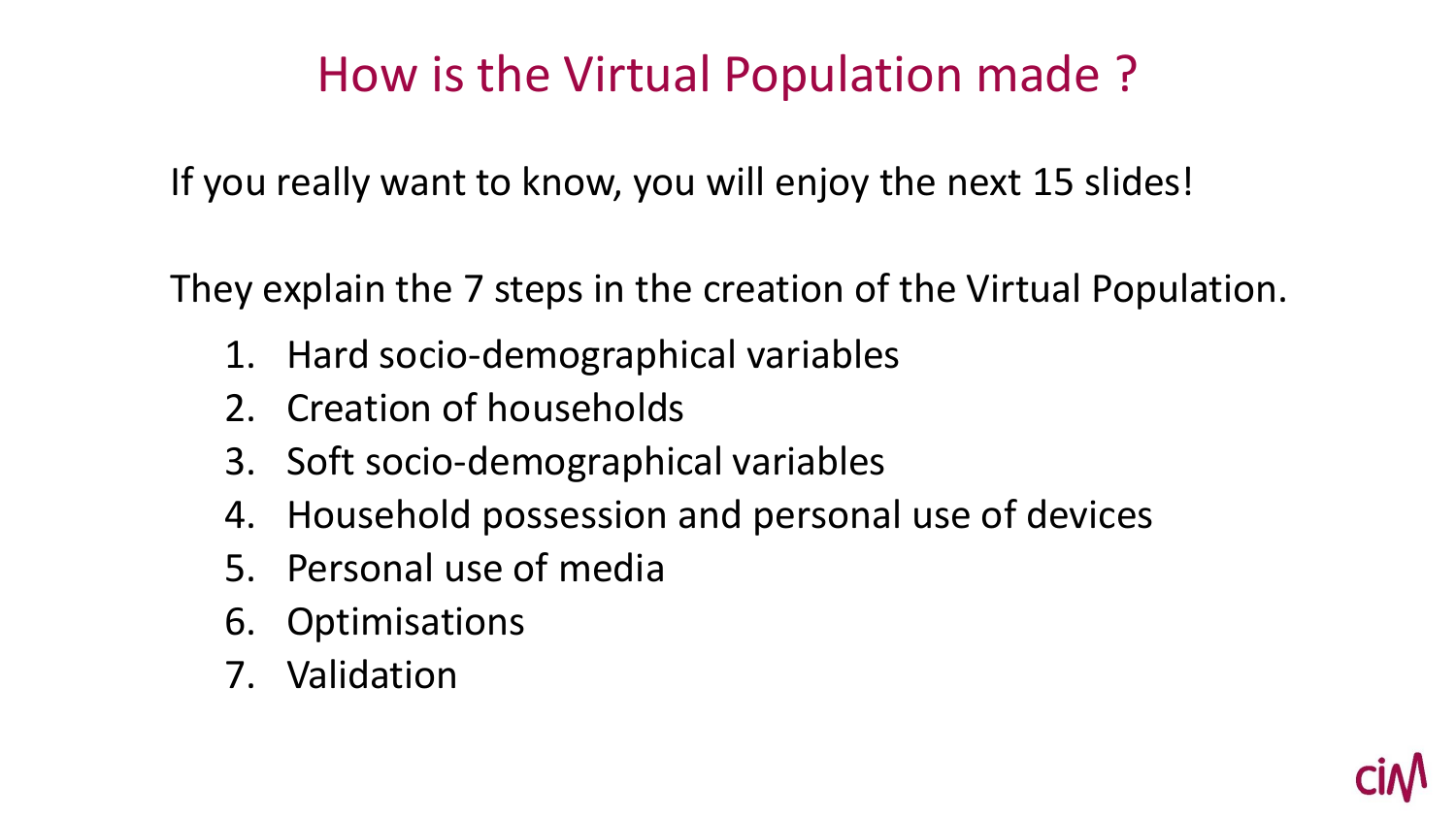#### Sources

- Hard variables : fgov
	- Fgov Structure of population : Age x Gender x Municipality (581) x HH size (5)
	- Fgov Workforce survey : Active or not, Bachelor/Master/Others
- Soft variables : CIM
	- Aggregate all CIM field studies  $(6K ES + 10K Press + 24K Radio = 40k, reweighted)$
	- Reproduce in the VP the distribution of the variables (40k), in the best possible way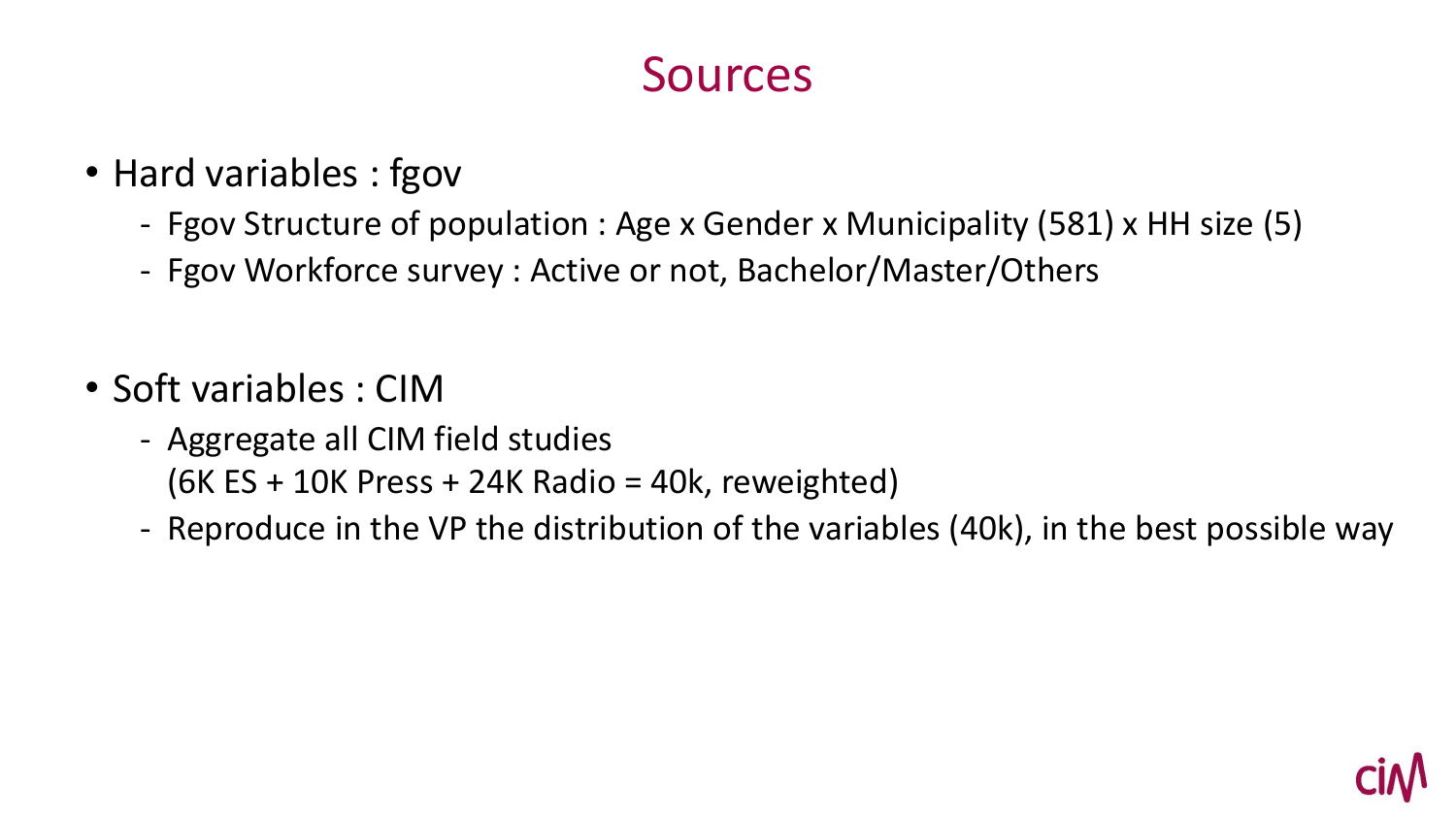# 1. Creation of the VP with hard variables (fgov)

- Establish the number of persons on 1st January for
	- Age (0-110) x Gender (2) x Municipality (581) x HH size (5)
- Creation of 11.431.406 persons to represent each of these crosses
- In the dbase, 1 line  $=$  1 person with variables :
	- Age, Gender, Municipality and HH size
	- Arrondissement, Province, Nielsen, CIM Habitat, CIM Inhabitant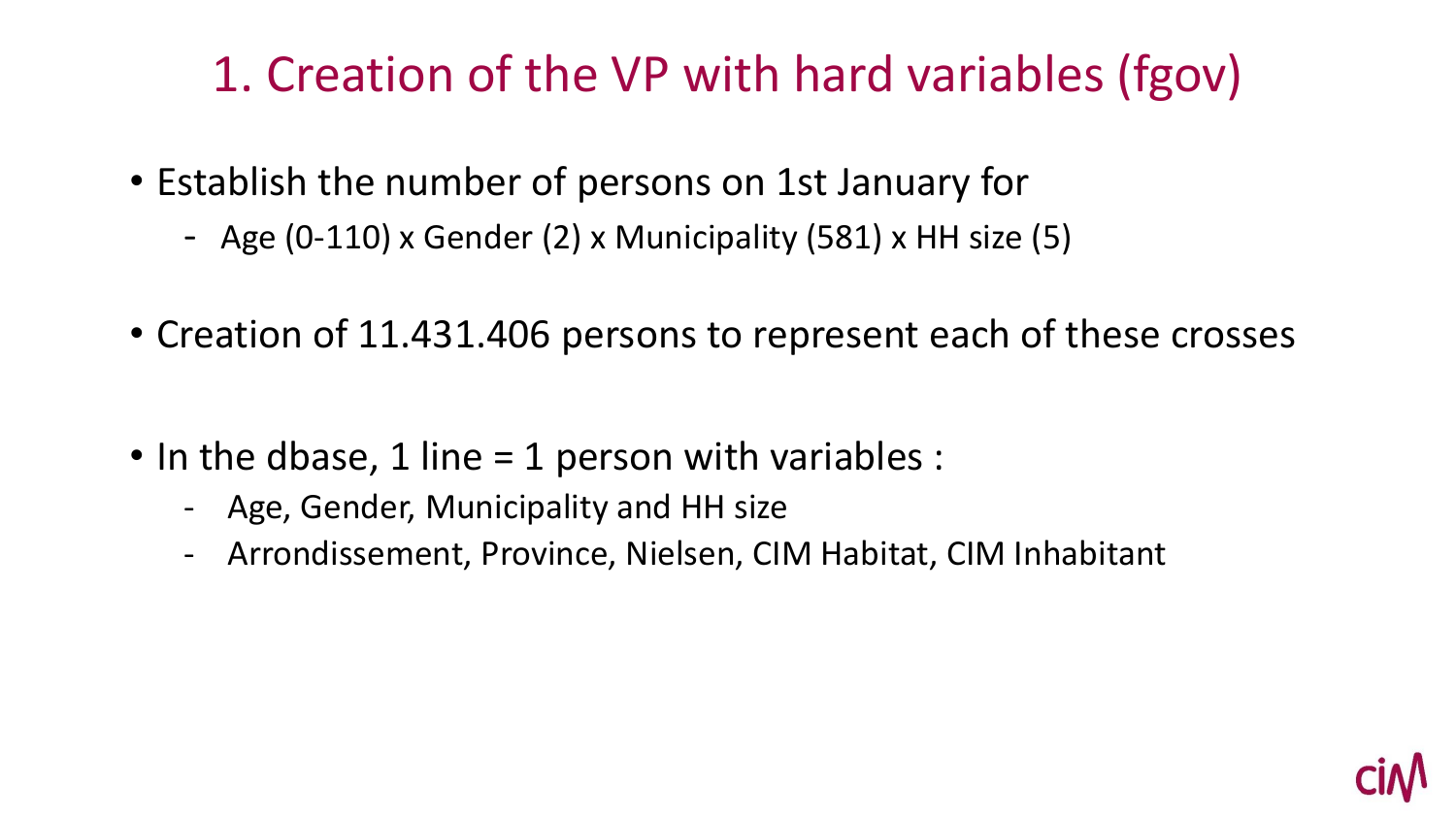### 2. Household creation

- Need to add the family level :
	- Technical help to create some variables such as Social Groups
	- Important for the description of the TV universe
	- Logical constraint for the devices (see later)
- Reproduction, in the VP, of the household structures observed in 40k
	- By municipality
	- By household size
	- Taking into account of the profile combinations Age x Gender observed in the 40k households.

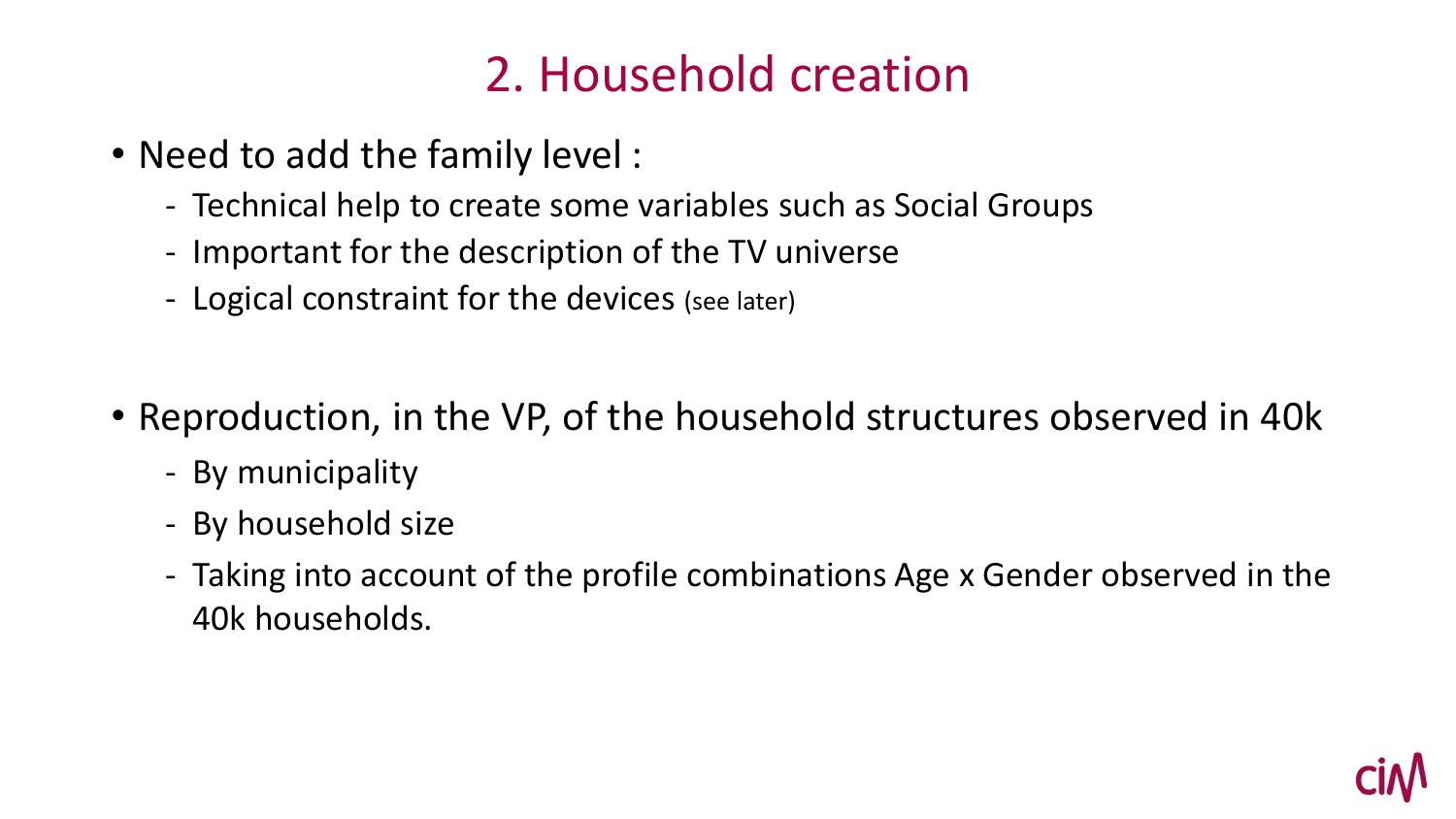### 3. Creation of soft variables by prediction

- Step 1 Selection of the best predictors already existing in the VP Perform regression analysis of these variables in 40k (= determine their impact)
- Step 2 Calculation of quotas for the 3-4 best predictors Reproduce exactly in the VP the cross-distributions observed in 40k
- Step 3 Calculation of probabilities

Determine cross probabilities of the new variable with the 3-4 predictors that follow = take also into account of some additional good predictors, as much as possible

Step 4 Creation of missing individual variables

Respect of remaining quotas Random selection of a modality of the new variable on the basis of probabilities obtained in step 3

Step 5 Creation of missing household variables (same value for each member of a family)

Constitution of household quotas and random selection of a modality on the basis of probabilities, the difference being that the probability is the average of the probabilities of the individual members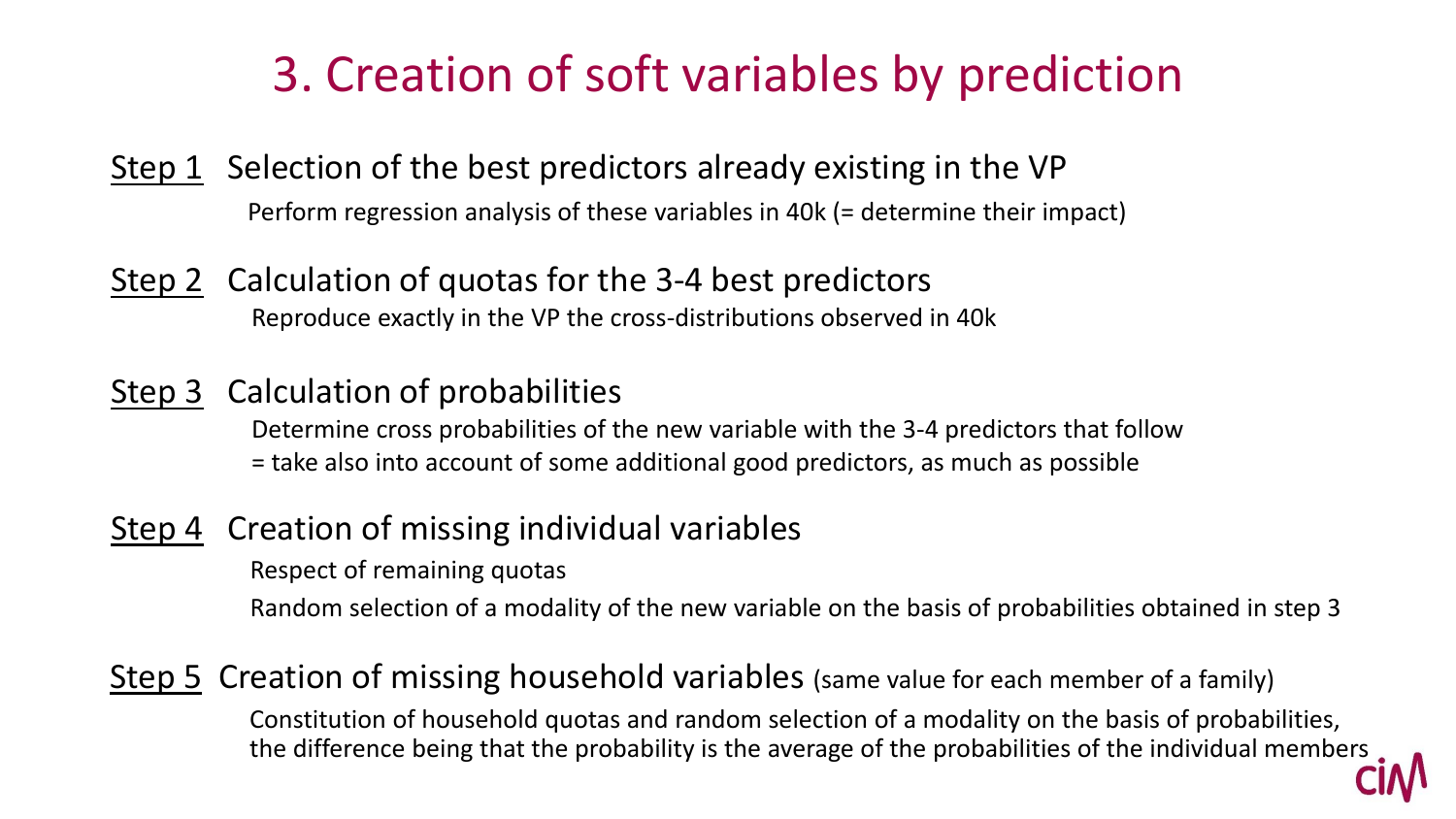#### Fictive example (education)

|            | Step 2  |         | <b>Quotas (best predictors)</b> |          |             |
|------------|---------|---------|---------------------------------|----------|-------------|
| Education  | M 12-17 | M 18-24 | M 25-34                         | $\cdots$ | $W$ 75+     |
| Primary    |         |         |                                 |          | $\Box$<br>- |
| Secondary  | 10      | 15      | 18                              |          | 10          |
| University | 10      | 10      |                                 |          |             |

 $\epsilon$  the best prodictors Imagine that age and gender are the best predictors.

Then, we will reproduce exactly the distribution of the education observed in 40k for each profile age \* gender.

In the example: Man 12-17 = 1/3 Primary, 1/3 Secondary, 1/3 University observed in 40k  $P$  Primarie  $P$  Primaire  $P$  Primaire  $P$  $=$  > 10 – 10 – 10 in the VP (if 30 Men 12-17)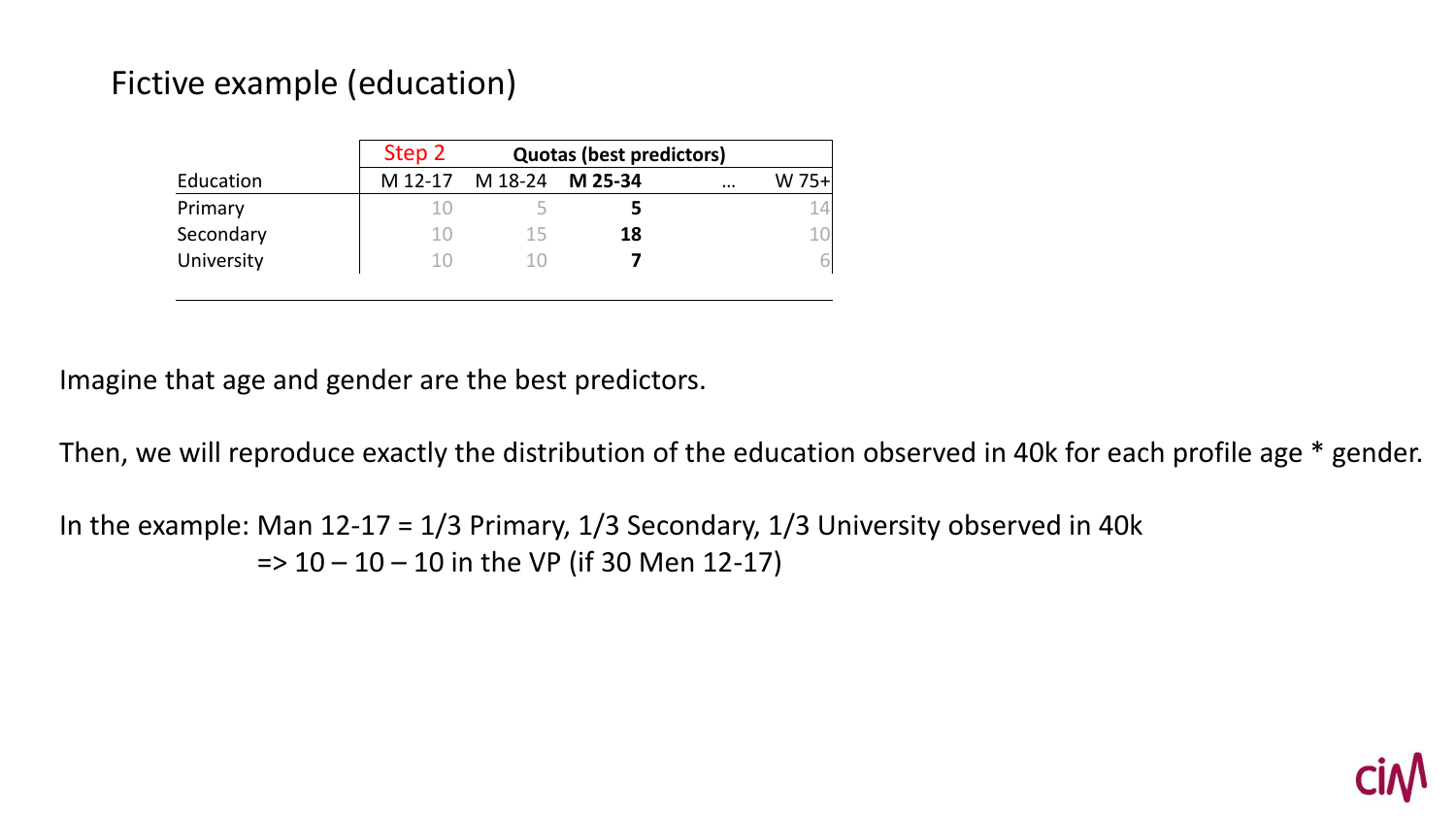#### Fictive example (education)

 $\pmb{\Lambda}$ 

| $W$ 75+<br>HH1<br>M 12-17<br>Education<br>M 18-24<br>M 25-34<br>$\cdots$ | $HH5+$<br>HH4<br>HH <sub>2</sub><br>HH <sub>3</sub> |
|--------------------------------------------------------------------------|-----------------------------------------------------|
|                                                                          |                                                     |
| 10%<br>Primary<br>14<br>10                                               | 30%<br>10%<br>30%<br>20%                            |
| 50%<br>Secondary<br>10<br>15<br>18<br>10<br>ᅩ                            | 50%<br>20%<br>40%<br>40%                            |
| 40%<br>University<br>10<br>10                                            | 20%<br>50%<br>50%<br>40%                            |

primation that not one of the hest)  $\mathcal{P}_1$  : Ho  $\mathcal{P}_2$  TM3 second  $\mathcal{P}_3$  Second 2.4 Second 2.4 Second 2.4 Second 2.4 Second 2.4 Second 2.4 Second 2.4 Second 2.4 Second 2.4 Second 2.4 Second 2.4 Second 2.4 Second 2.4 Second 2.4 Second 2.4 Second 2.4 Imagine that household size is a good predictor (but not one of the best).

Then, we will reproduce, as good as possible, the distribution of the education observed in 40k per HH size

 $\frac{1}{2}$  :  $\frac{1}{2}$   $\frac{1}{2}$   $\frac{1}{2}$   $\frac{1}{2}$   $\frac{1}{2}$   $\frac{1}{2}$   $\frac{1}{2}$   $\frac{1}{2}$   $\frac{1}{2}$   $\frac{1}{2}$   $\frac{1}{2}$   $\frac{1}{2}$   $\frac{1}{2}$   $\frac{1}{2}$   $\frac{1}{2}$   $\frac{1}{2}$   $\frac{1}{2}$   $\frac{1}{2}$   $\frac{1}{2}$   $\frac{1}{2}$   $\frac{1}{2}$ In the example: HH3 = 1/5 Primary, 2/5 Secondary, 2/5 University observed in 40k Primaire 2 Primaire 0,2 => we will come the best possible closer to 6 - 12 - 12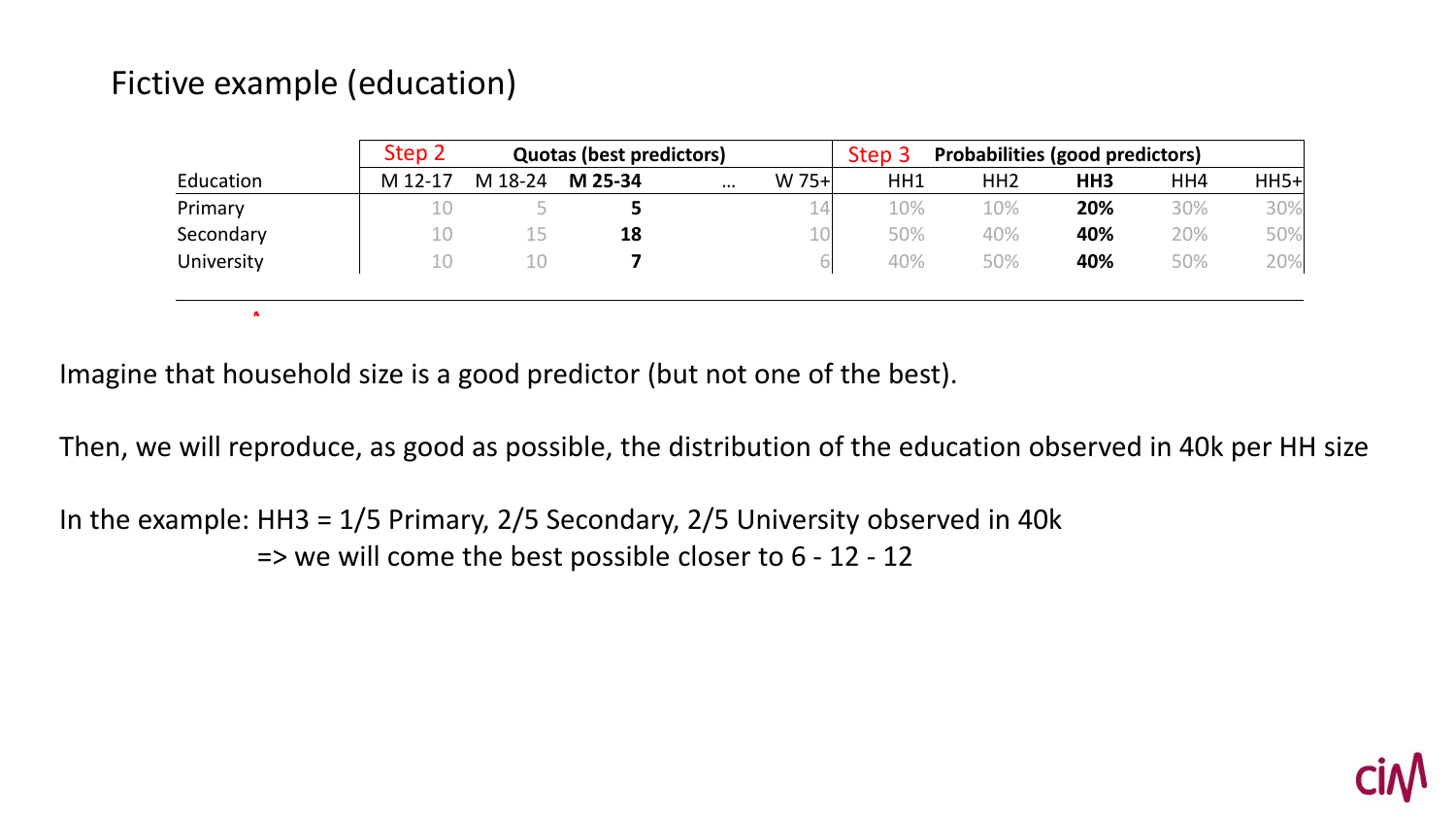#### Fictive example (education)

|                   | Step 2  |            | <b>Quotas (best predictors)</b> |          |         | Step 3 | <b>Probabilities (good predictors)</b> |                 |     |        |
|-------------------|---------|------------|---------------------------------|----------|---------|--------|----------------------------------------|-----------------|-----|--------|
| Education         | M 12-17 | M 18-24    | M 25-34                         | $\cdots$ | $W$ 75+ | HH1    | HH <sub>2</sub>                        | HH <sub>3</sub> | HH4 | $HH5+$ |
| Primary           | 10      |            | 5                               |          | 14      | 10%    | 10%                                    | 20%             | 30% | 30%    |
| Secondary         | 10      | 15         | 18                              |          | 10      | 50%    | 40%                                    | 40%             | 20% | 50%    |
| University        | 10      | 10         |                                 |          |         | 40%    | 50%                                    | 40%             | 50% | 20%    |
|                   | Step 4  |            |                                 |          |         |        |                                        |                 |     |        |
|                   |         | Primary    | 5                               |          |         |        | Primary                                | 0,2             |     |        |
| P1: Man 25-34 HH3 |         | Secondary  | 18                              |          |         |        | Secondary                              | 0,4             |     |        |
|                   |         | University |                                 |          |         |        | University                             | 0,4             | V   |        |

For the first man 25-34 in HH3 (selected randomly),

10 (colocco introduc<sub>i</sub>))<br>uli videnti di esempli e ille e colochiliti e 2004 - 4004 - 4004 - h the education level is randomly selected according the probabilities 20% - 40% - 40% obtained in step 3

Hence, we decrease by 1 the number of men with university education, aged 25-34 category (7  $\rightarrow$  6)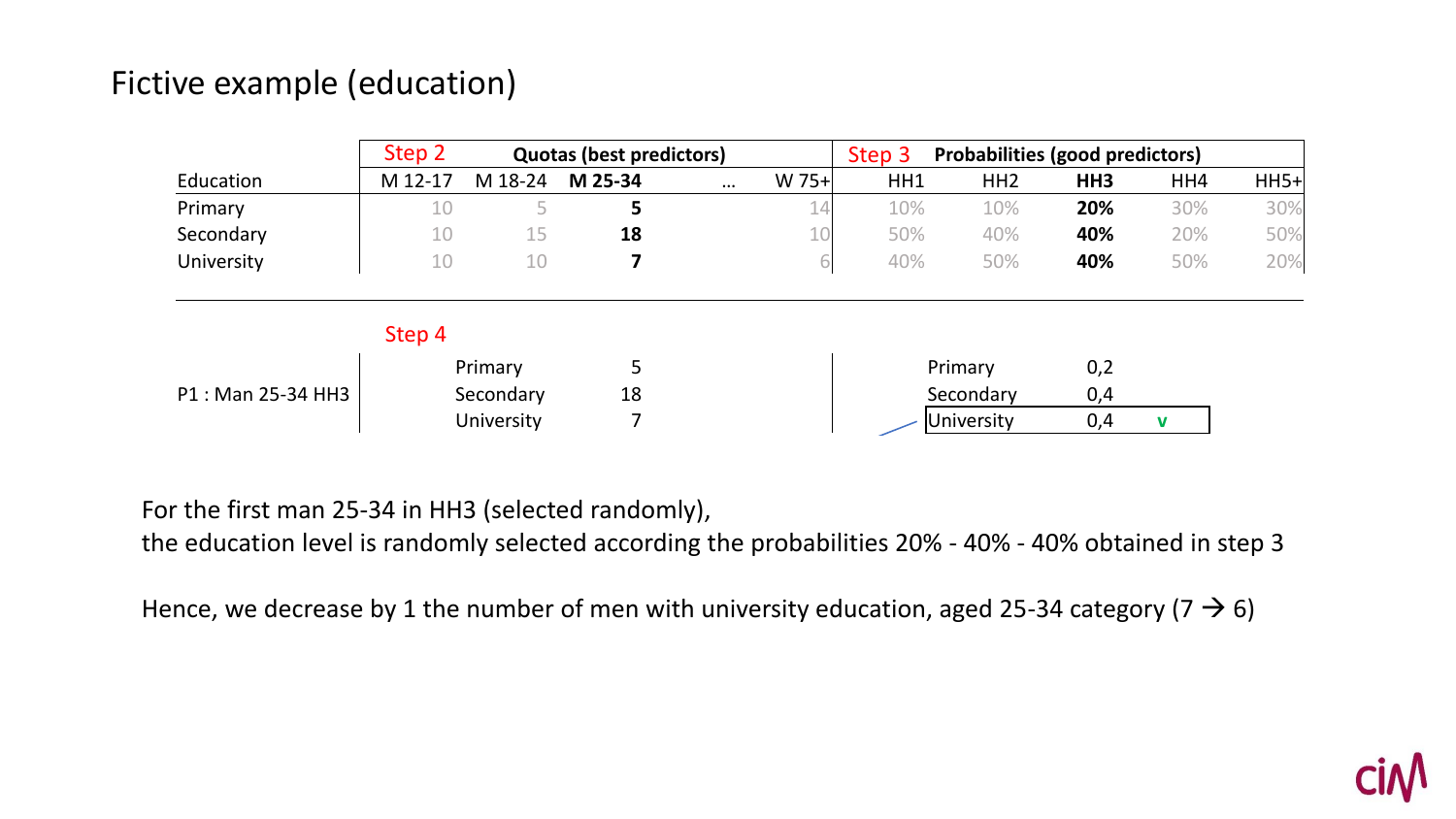# 3. Soft variables – Socio-Demographic

- Creation of the variables Education, Profession, Professional Status, MS, MRI, CIM Language, Children (<15 years) and Social Groups
- Use of reweighted 40k as reference
- Extra-primary constraints :
	- ➢ At least one MS and one MRI by household
	- $\triangleright$  If only one 12+ in the household  $\rightarrow$  systematically MS and MRI
	- ➢ Maximum 2 MRI by household
	- $\triangleright$  If a household contains 2 MRI, they are both either active or inactive
	- $\triangleright$  Respect of quotas established in step 2, as much as possible
- Social Groups are calculated according to education and profession of the MRI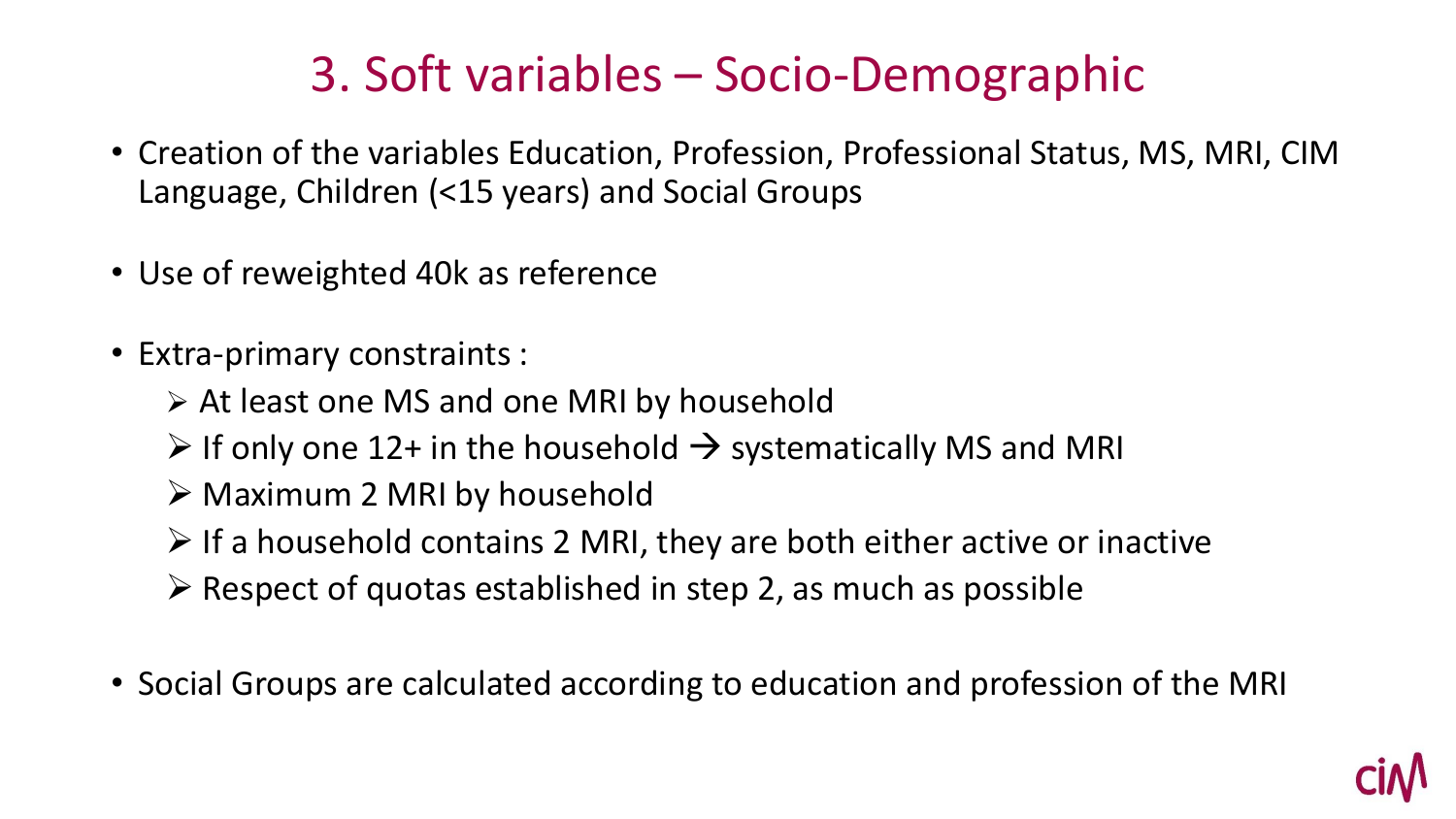#### 4. Devices

- From here, use of 6k from ES re-weighted as reference
- Creation of the variables TV, Smartphone, PC, Laptop, Tablet, Console, Portable Console, Other Mobile, Landline in terms of :
	- Household possession first
	- Personal use second
	- Personal use on internet the last 30 days third (except other mobile and landline) + distinction between PC/Laptop home and work
	- Constraint : avoid inconsistencies

(e.g. possession smartphone  $= 0$  and Use of smartphone  $= 1$ )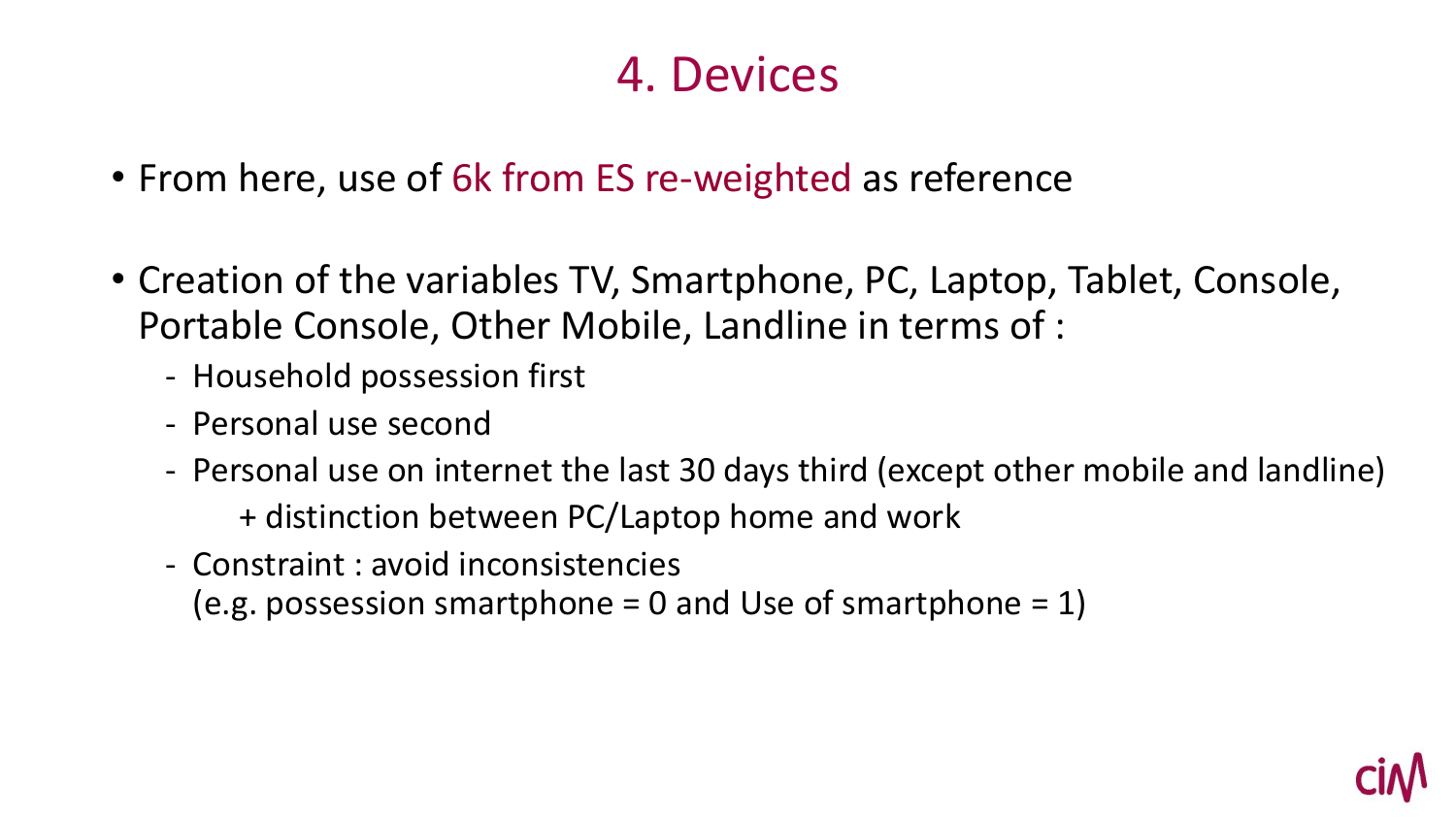# 5. Use of TV/Internet/Radio

- Creation of the variables :
	- $\triangleright$  Frequency of TV viewing (# days/week)
	- $\triangleright$  Frequency of internet use (# days/week)
	- $\triangleright$  Visit of Belgian sites the last 30 days
	- $\triangleright$  Frequency of radio listening (# days/week)
- Use of reweighted 6k from Establishment Survey as reference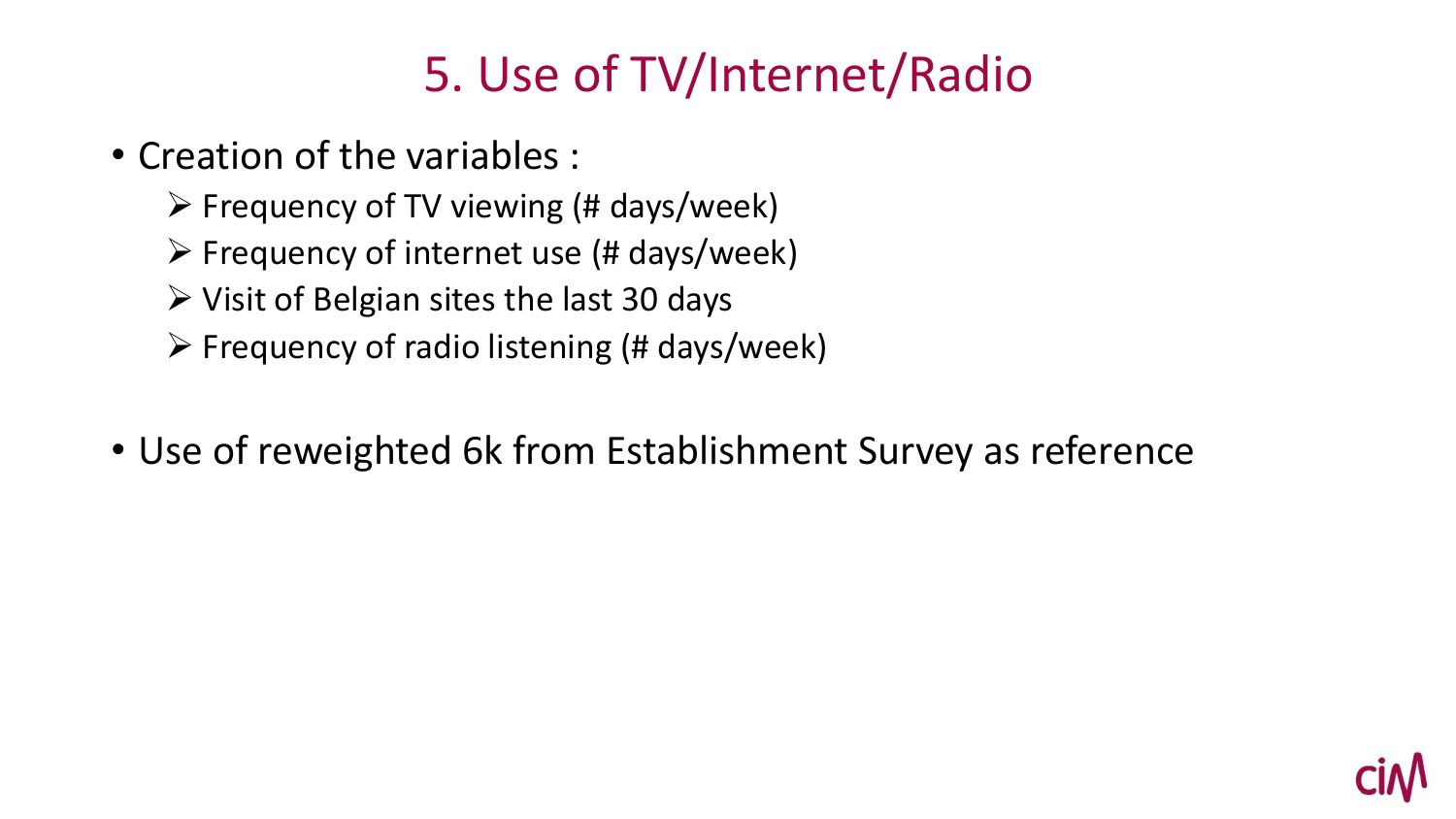# 6. Optimizations

- Control of the distributions of the PREDICTORS variables in VP and 40k Check if the distributions are very well reproduced.
- Control of the distributions of the OTHERS variables in VP and 40k Check if the divergences are not too important.

Solution : if absolute and relative deviations are too large, the corresponding variable is included either in quotas or in probabilities (if possible)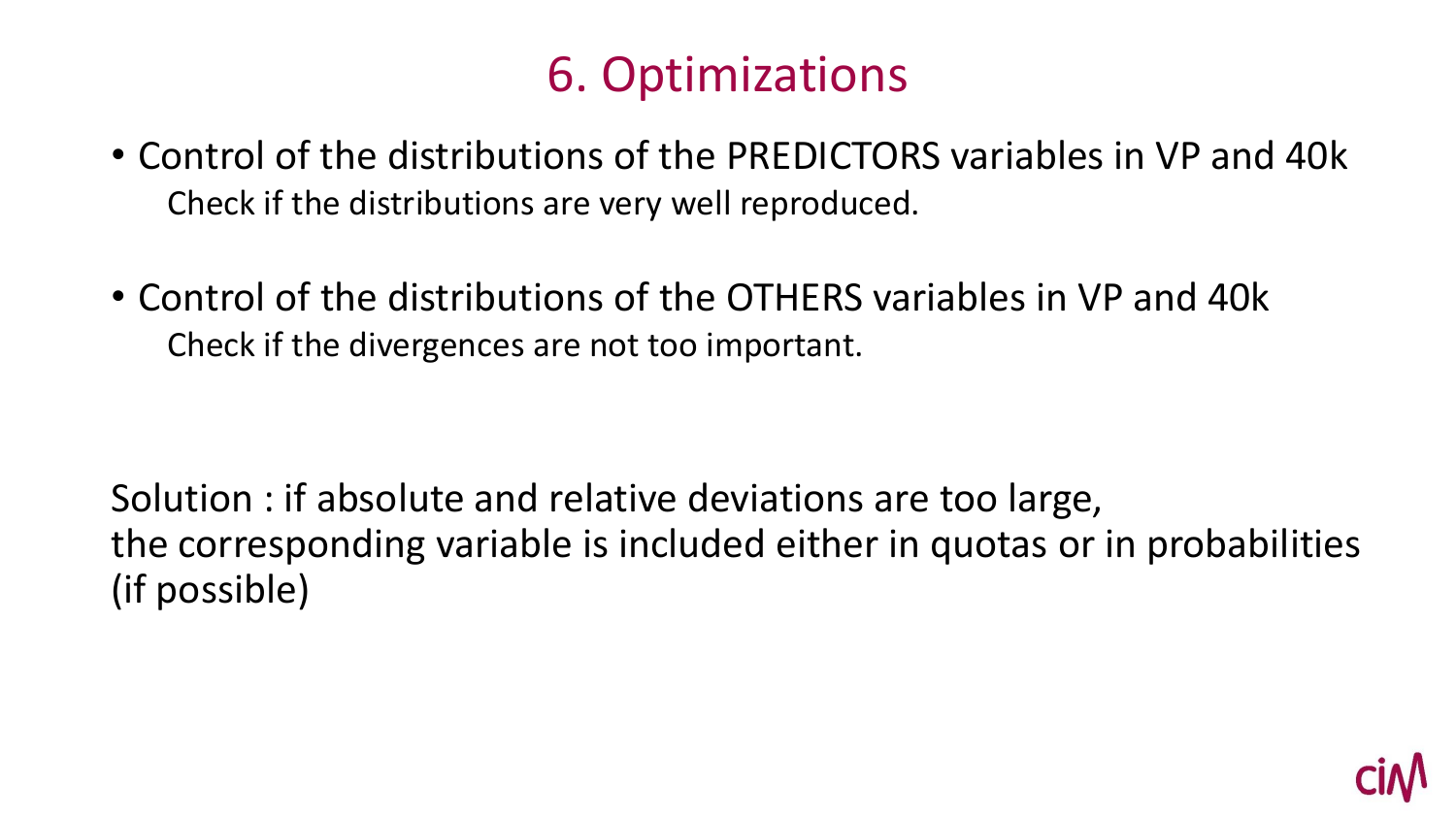#### • Example : Nielsen and Landline possession (before optimization)

|                |           |                        | <b>VP</b>      |       | 6k reweighted          |                | <b>Difference</b> |                        |                |       |
|----------------|-----------|------------------------|----------------|-------|------------------------|----------------|-------------------|------------------------|----------------|-------|
|                |           | <b>HH Landline Yes</b> | HH Landline No | Total | <b>HH Landline Yes</b> | HH Landline No | Total             | <b>HH Landline Yes</b> | HH Landline No | Total |
| <b>Nielsen</b> | Nielsen 1 | 15,3%                  | 8,6%           | 24,0% | 15,7%                  | 8,3%           | 24,0%             | $-0,4%$                | 0,4%           | 0,0%  |
|                | Nielsen 2 | 20,4%                  | 11,6%          | 32,0% | 21,0%                  | 11,0%          | 32,0%             | $-0,6%$                | 0,6%           | 0,0%  |
|                | Nielsen 3 | 7,2%                   | 4,9%           | 12,1% | 5,9%                   | 6,2%           | 12,1%             | 1,3%                   | $-1,3%$        | 0,0%  |
|                | Nielsen 4 | 9,5%                   | 5,8%           | 15,3% | 9,8%                   | 5,5%           | 15,3%             | $-0,3%$                | 0,3%           | 0,0%  |
|                | Nielsen 5 | 10,2%                  | 6,3%           | 16,5% | 10,3%                  | 6,2%           | 16,5%             | $-0,1%$                | 0,1%           | 0,0%  |

#### • After optimization

|                |           |                        | <b>VP</b>             |       | 6k reweighted          |                       | <b>Difference</b> |                        |                |       |
|----------------|-----------|------------------------|-----------------------|-------|------------------------|-----------------------|-------------------|------------------------|----------------|-------|
|                |           | <b>HH Landline Yes</b> | <b>HH Landline No</b> | Total | <b>HH Landline Yes</b> | <b>HH Landline No</b> | Total             | <b>HH Landline Yes</b> | HH Landline No | Total |
| <b>Nielsen</b> | Nielsen 1 | 15,7%                  | 8,3%                  | 24,0% | 15,7%                  | 8,3%                  | 24,0%             | 0,0%                   | 0,1%           | 0,0%  |
|                | Nielsen 2 | 21,0%                  | 11,0%                 | 32,0% | 21,0%                  | 11,0%                 | 32,0%             | 0,0%                   | 0,0%           | 0,0%  |
|                | Nielsen 3 | 6,1%                   | 6,1%                  | 12,1% | 5,9%                   | 6,2%                  | 12,1%             | 0,1%                   | $-0,1%$        | 0,0%  |
|                | Nielsen 4 | 9,6%                   | 5,7%                  | 15,3% | 9,8%                   | 5,5%                  | 15,3%             | $-0,2%$                | 0,2%           | 0,0%  |
|                | Nielsen 5 | 10,3%                  | 6,3%                  | 16,5% | 10,3%                  | 6,2%                  | 16,5%             | $-0,1%$                | 0,1%           | 0,0%  |